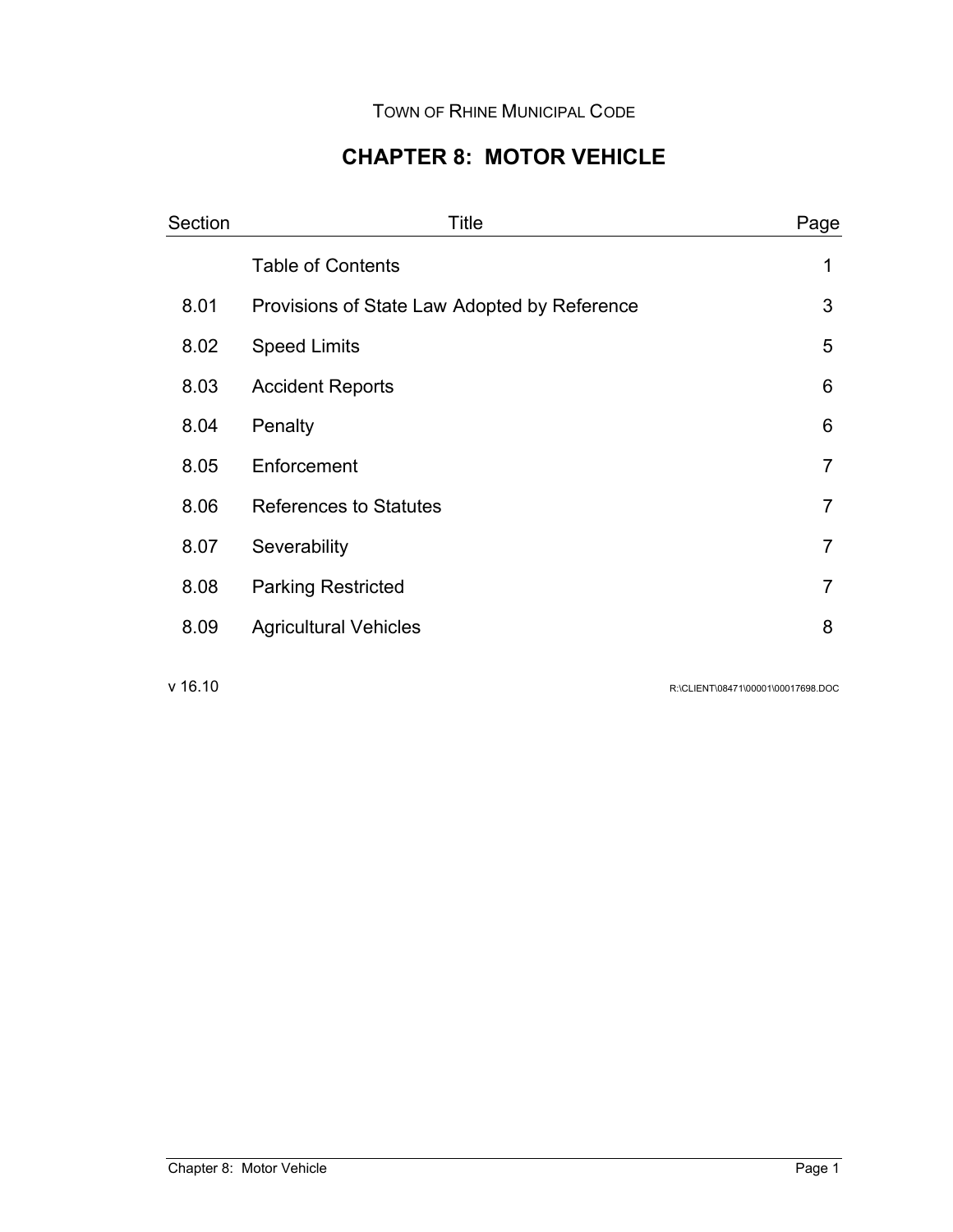*This page intentionally left blank.*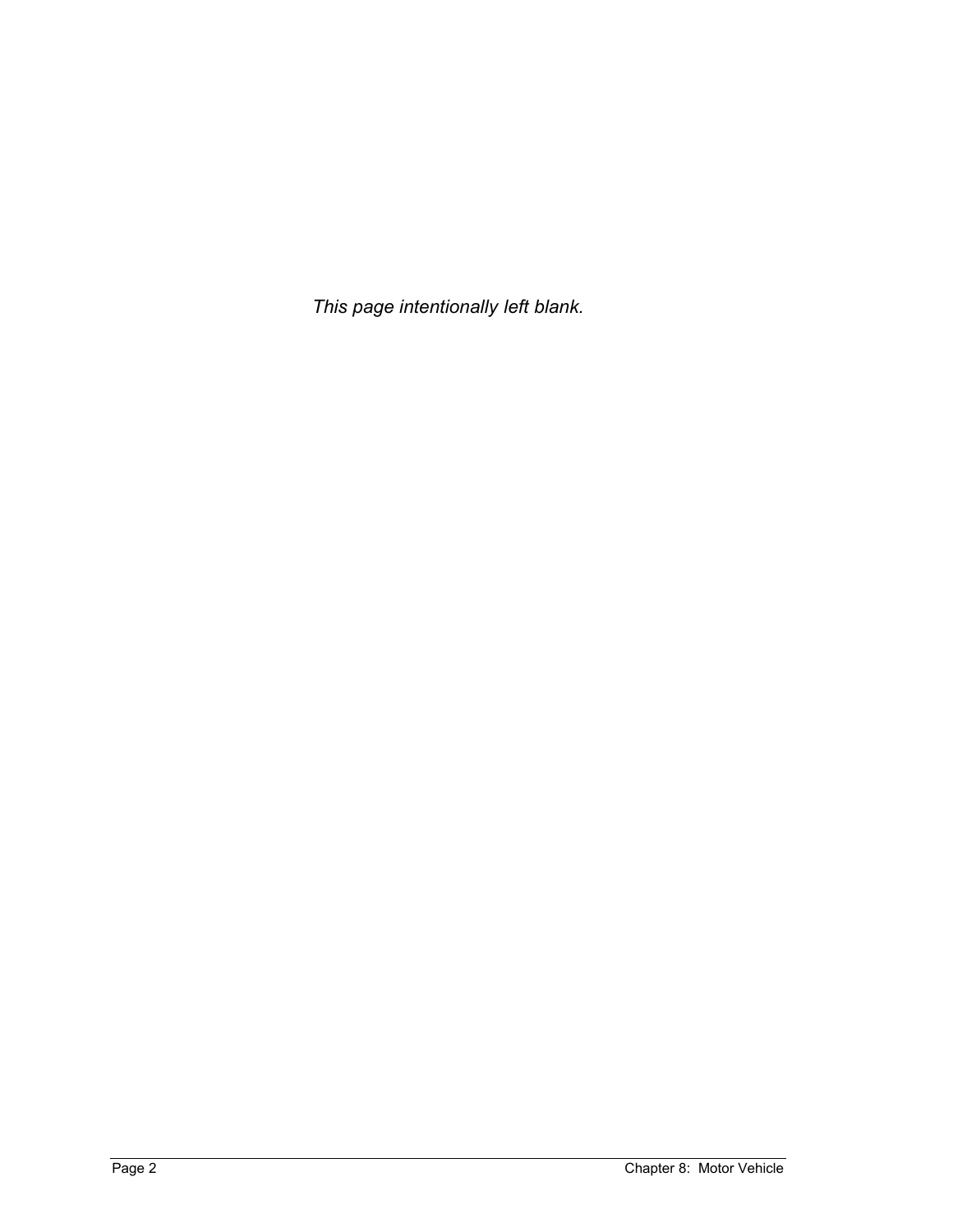### **8.01 PROVISIONS OF STATE LAW ADOPTED BY REFERENCE**

(1) STATE TRAFFIC FORFEITURE LAWS ADOPTED. The following Sections of the Motor Vehicle Code of the Wisconsin State Statutes are hereby adopted by reference:

| 340.01                  | Words and phrases defined                                                           |
|-------------------------|-------------------------------------------------------------------------------------|
| 341.11(4)               | Display of registration plates                                                      |
| 341.15                  | Display of registration plates                                                      |
| 341.16(4)               | Issuance of duplicate plates                                                        |
| 341.42(4)               | Reciprocity permits                                                                 |
| 341.55                  | Penalty for misuse of plates                                                        |
| 341.57(3)               | Registration of finance companies and banks                                         |
| 341.63                  | When registration is to be suspended                                                |
| 342.05(4)               | Certificate of Title required                                                       |
| 342.15(5), (6), and (7) | Transfer of interest in vehicle                                                     |
| 342.23                  | Secured party's and owner's duties                                                  |
|                         | 342.30, 342.31, 342.34 Anti-theft and anti-fraud provisions                         |
| 343.01                  | Words and phrases defined                                                           |
| 343.05                  | Operators to be licensed                                                            |
| 343.305                 | Implied consent                                                                     |
| 343.35                  | Surrender of<br>license<br>cancellation,<br>upon<br>revocation,<br>or<br>suspension |
| 343.45 to 343.46        | Unlawful practices relative to licenses                                             |
| 343.60 to 343.72        | Licensing of driver schools and instructors                                         |
| 343.73                  | Penalty                                                                             |
| 344.01                  | Words and phrases defined                                                           |
| 344.45 to 344.47        | Penalties for violation of chapter                                                  |
| 344.51                  | Financial responsibility for domestic rented vehicles                               |
| 345.01                  | Words and phrases defined                                                           |
| 345.20 to 345.53        | General provisions in traffic forfeiture actions                                    |
| 345.55                  | Traffic officers not to profit from arrests                                         |
| 346.01                  | Words and phrases defined                                                           |
| 346.02                  | Applicability of chapter                                                            |
| 346.03                  | Applicability of rules of the road to authorized emergency<br>vehicles              |
| $346.04(1)$ and $(2)$ , |                                                                                     |
| 346.05 to 346.16        | Driving, meeting, overtaking, and passing                                           |
| 346.17                  | Penalty for violating ss. 346.04 to 346.16                                          |
| 346.18 to 346.21        | Right of way                                                                        |
| 346.22                  | Penalty for violating ss. 346.18 to 346.21                                          |
| 346.23 to 346.29        | Drivers and pedestrians                                                             |
| 346.30                  | Penalty for violating ss. 346.23 to 346.29                                          |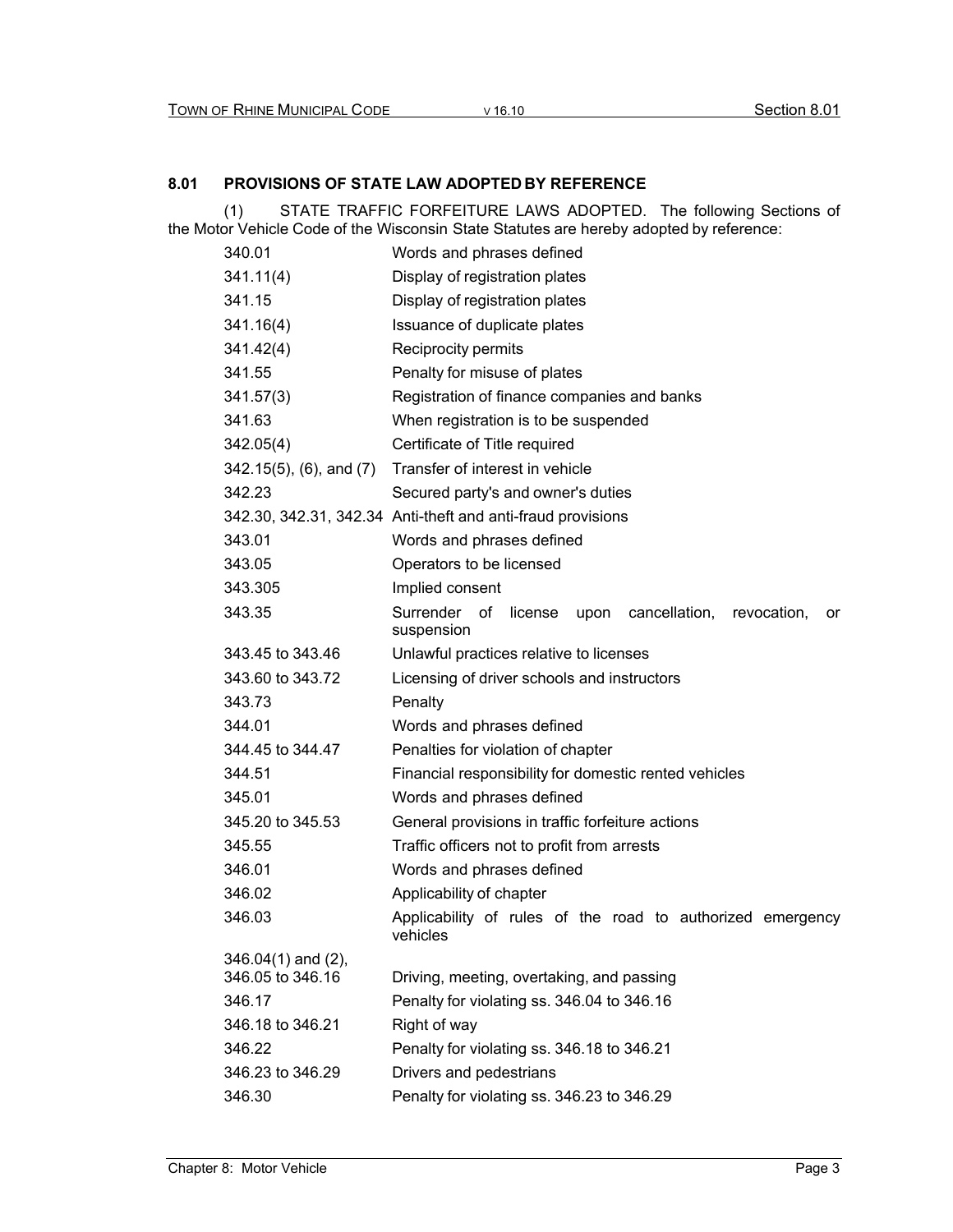346.31 to 346.35 Turning and stopping and required signals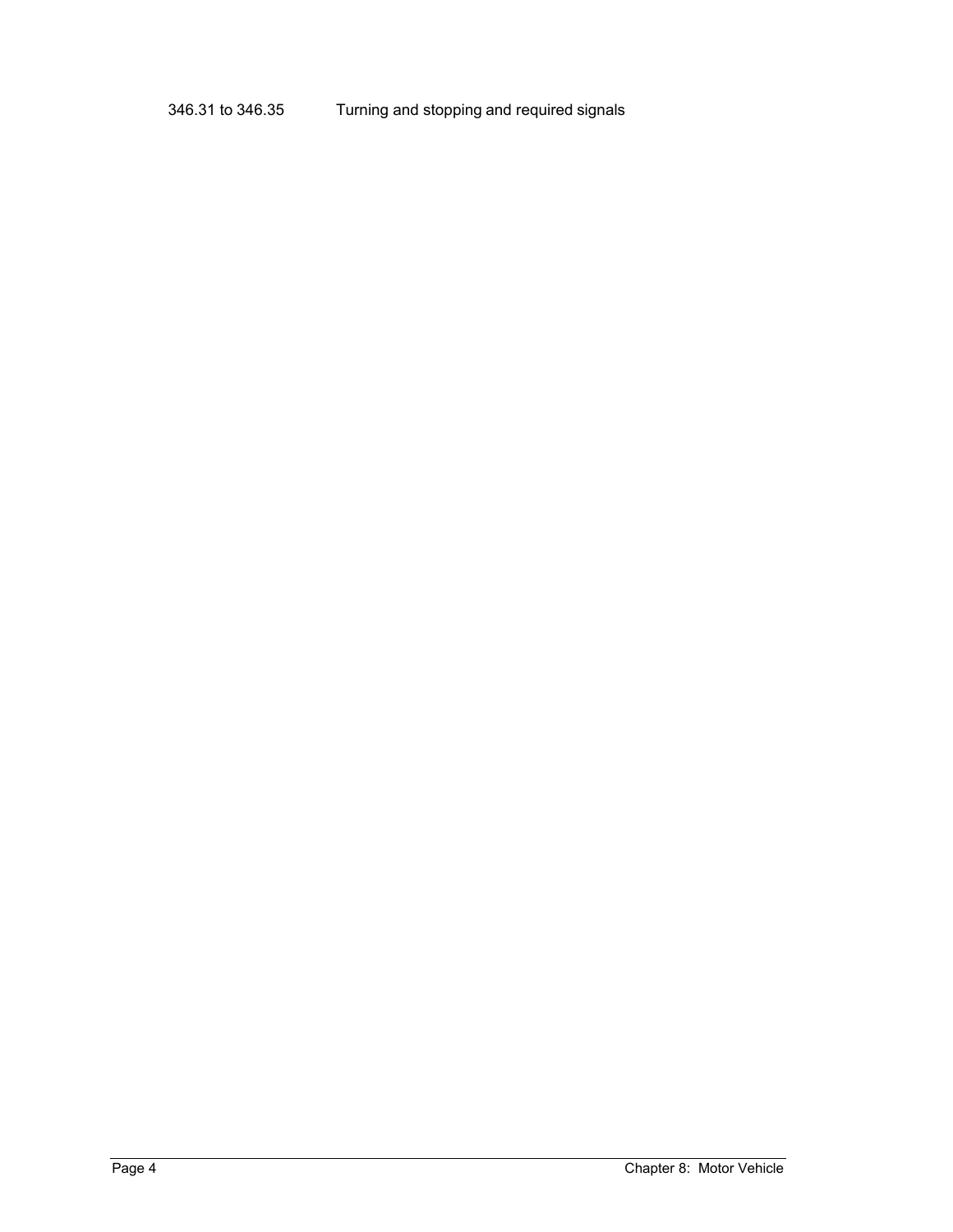| 346.36                                                     | Penalty for violating s. 346.31 to 346.35                                                                               |
|------------------------------------------------------------|-------------------------------------------------------------------------------------------------------------------------|
| 346.37 to 346.42                                           | Traffic signs, signals, and markings                                                                                    |
| 346.43                                                     | Penalty for violating ss. 346.37 to 346.42                                                                              |
| 346.44 to 346.485                                          | Required stops                                                                                                          |
| 346.49                                                     | Penalty for violating ss. 346.44 to 346.48                                                                              |
| 346.50 to 346.55                                           | Restrictions on stopping and parking                                                                                    |
| 346.56                                                     | Penalty for violating ss. 346.503 to 346.55                                                                             |
| 346.57(2), (3), and                                        |                                                                                                                         |
| $(4)(a)$ to $(h)$                                          | Speed restrictions -- first offense in a year                                                                           |
| $346.57(4)(d)$ , $(5)$ , and<br>$(6)$ to 346.595           | Speed restrictions                                                                                                      |
| 346.60                                                     | Penalty for violating ss. 346.57 to 346.595                                                                             |
| 346.61                                                     | Applicability of sections relating to reckless and drunken driving                                                      |
| $346.62(1)$ and $(3)$                                      | Reckless driving $B$ first offense in four (4) years                                                                    |
| $346.63(1)$ , $(3)$ , and $(4)$                            | Operating under "influence" of intoxicant--first offense in five (5)<br>yrs                                             |
| 346.64                                                     | Employment of drunk operators $B$ first offense in a year                                                               |
| $346.65(1)$ and $(2)$                                      | Penalty for violating ss. 346.62 to 346.64                                                                              |
| 346.66                                                     | Applicability of sections relating to accident and accident<br>reporting                                                |
| 346.68 and 346.69                                          | Duty upon striking unattended vehicle--upon striking property on<br>or adjacent to highway--first offense within a year |
| $346.70(1)$ , $(2)$ , or $(3)$ ;<br>346.71, 346.72, 346.73 | Duty to report accident, etc.                                                                                           |
| 346.70(4)                                                  | Police and traffic agencies to report                                                                                   |
| 346.70(5)                                                  | Falsifying reports B first offense within a year                                                                        |
| 346.77 to 346.804                                          | Bicycles and play vehicles                                                                                              |
| 346.82                                                     | Penalty for violating ss. 346.77 to 346.81                                                                              |
| 346.87 to 346.94                                           | Miscellaneous rules                                                                                                     |
| 346.95                                                     | Penalty for violating ss. 346.87 to 346.94                                                                              |
| 347.01 to 347.05                                           | General provisions                                                                                                      |
| 347.06 to 347.29                                           | Lighting equipment                                                                                                      |
| 347.30                                                     | Penalty for violating lighting equipment requirements                                                                   |
| 347.35 to 347.49                                           | Other equipment                                                                                                         |
| 347.50                                                     | Penalty for violating ss. 347.35 to 347.49                                                                              |
| 348.01 to 348.02                                           | Size, weight, load B general provisions                                                                                 |
| 348.05 to 348.10                                           | Size and load                                                                                                           |
| 348.11                                                     | Penalty for violating size and load limitations                                                                         |
| 348.15 to 348.20                                           | Weight                                                                                                                  |
| 348.21                                                     | Penalty for violating weight limitations                                                                                |
| 348.25 to 348.27                                           | Permits                                                                                                                 |
| 348.28                                                     | Permits to be carried -- penalty                                                                                        |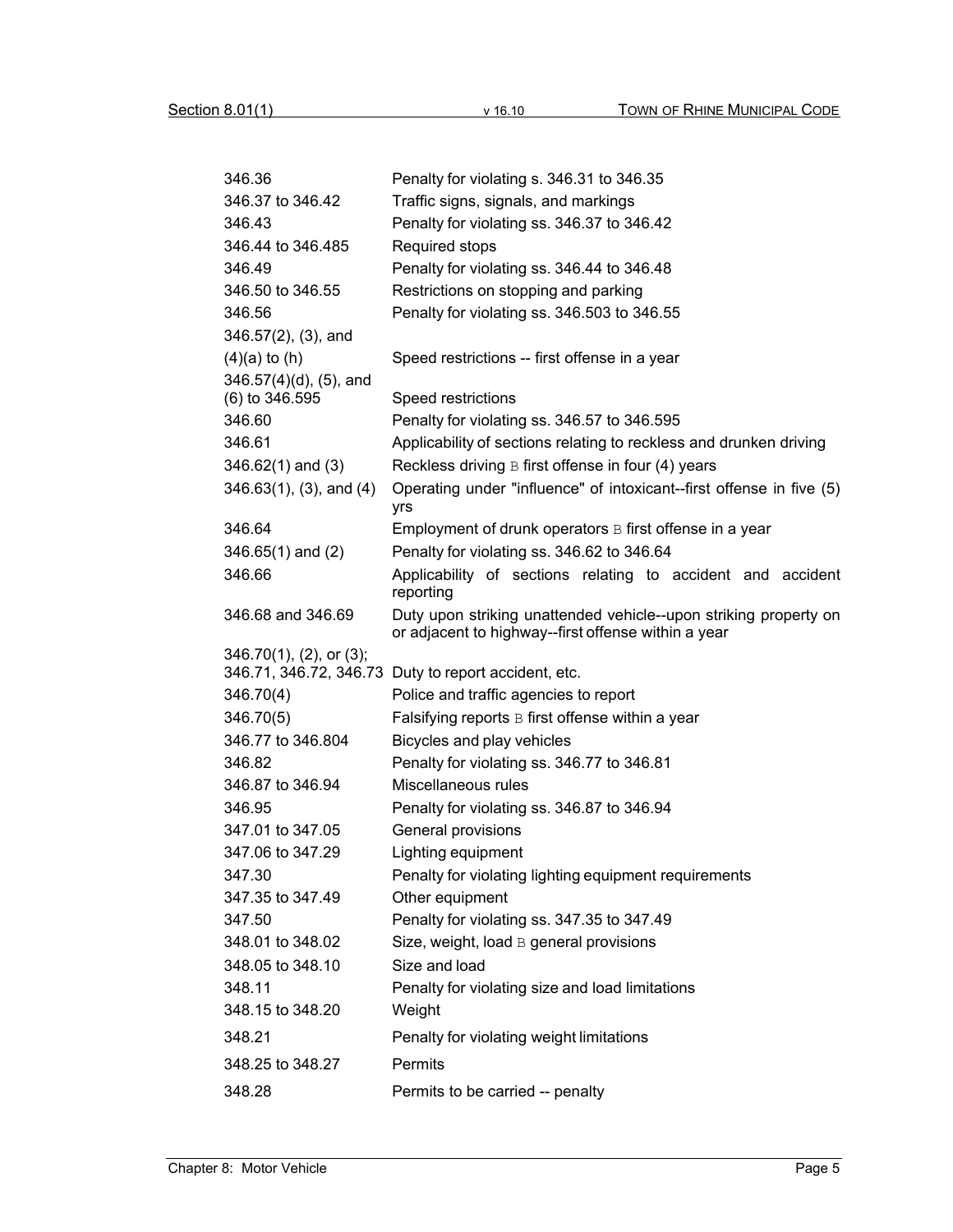(2) OTHER LAWS ADOPTED. Wis. Stat.s. 941.01(1) is also hereby adopted by reference but the prosecution of such offense under this Chapter shall be as provided in Wis. Stat. chs. 340 through 348 and the penalty for violation thereof shall be limited to a forfeiture as provided in Section 8.04 of this Chapter. Wis. Stat. s. 346.935 is included and adopted by reference and the penalty for violation thereof shall be limited to a forfeiture as provided in Section 8.04 of this Chapter.

#### **8.02 SPEED LIMITS**

(1) STATE SPEED LAWS ADOPTED. The provisions of Wis. Stat. ss. 346.57, 346.58, and 346.59 relating to the maximum and minimum speed of vehicles are hereby adopted as part of this Section as if fully set forth herein.

(2) SPECIAL SPEED LIMITS. The purpose of this Subsection is to establish maximum permissible speeds at which vehicles may be operated on the following highways which speeds (after traffic and engineering investigation having been made) are herewith established as reasonable and safe pursuant to the state motor vehicle code. Said maximum shall be effective upon the following roads of the Town upon the erection of standard signs giving notice thereof:

(a) **45 miles per hour** for all vehicles on the following specified roads or portions of roads:

1. Snake Road from the northernmost boundary of Sections 16 and 17 (County Trunk Highway MM) south to the southern boundary of Sections 21 and 20 (County Trunk Highway A).

2. Highview Drive from its intersection with Highway 67 at Golf Course Road thence south forty-five hundredths (0.45) miles.

3. Rhine Road from its intersection with County Trunk Highway MM to its intersection with County Trunk Highway FF.

4. Rhine Road from County Trunk Highway EH to County Line. (Rev. 11/07/01)

5. Penalty: The penalty for violation of this Subsection shall be a forfeiture of not less than Twenty Dollars (\$20.00) nor mor than Two Hundred Dollars (\$200.00).

(b) **25 miles per hour** for all vehicles on the following specified roads or portions of roads:

1. Royal and Ancient Road from its intersection with Hammann Road north to its intersection with the western boundary of County Road J. St. Andrews Court from its intersection with Golf Course Road covering the length and distance of said roadway (Quit Qui Oc Subdivision). (Rev. 06/03/03)

2. Ridge Creek Road and Ridge Creek Court from its intersection with County Road FF throughout the length and distance of said roadway (Ridge Creek Subdivision). (Rev. 06/03/03)

3. Penalty: The penalty for violation of this Subsection shall be a forfeiture of not less than Twenty Dollars (\$20.00) nor more than Two Hundred Dollars (\$200.00).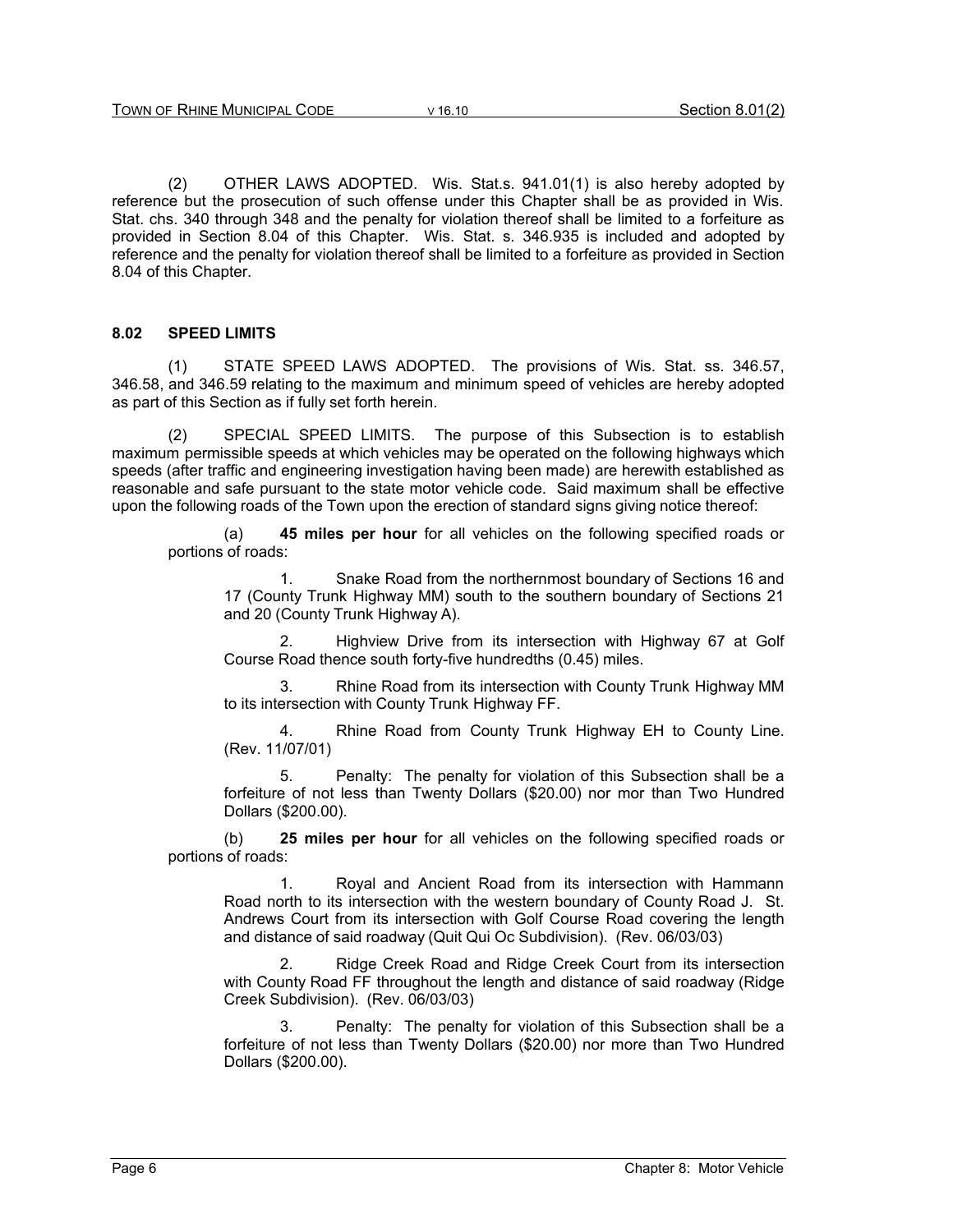**8.03 ACCIDENT REPORTS.** The operator of any vehicle involved in an accident shall within twenty (20) days after such accident file with the Village of Elkhart Lake Police Department a copy of the report required by Wis. Stat. s. 346.70 if any. If the operator is unable to make such report, any occupant of the vehicle at the time of the accident capable of making such report shall have the duty to comply with this Section. Such reports shall be subject to the provisions and limitations in Wis. Stat. s. 346.70(4)(f) and 346.73.

**8.04 PENALTY.** The penalty for violation of any provision of this Ordinance shall be a forfeiture as hereinafter provided together with the cost of prosecution imposed as provided in Wis. Stat. s. 345.20 to 345.53.

(1) UNIFORM OFFENSES. Except as provided in Subsection (4) for nonmoving traffic offenses, forfeitures for violation of any provision of Wis. Stat. chs. 341 to 348 adopted by reference in Sections 1 and 2 of this Chapter shall conform to forfeitures for violation of the comparable state offense, including any variations of increases for second offenses.

SPECIAL LOCAL REGULATIONS. The forfeiture for violation of Section 8.03 shall not be less than Forty Dollars (\$40.00) nor more than Two Hundred Dollars (\$200.00) for the first offense and not less than Fifty Dollars (\$50.00) nor more than Five Hundred Dollars (\$500.00) for the second offense within two (2) years.

(3) PARKING. The forfeitures for offenses described in Wis. Stat. ' 346.50 to 346.55 adopted by reference in Section 1 of this Chapter shall be:

- 346.51(1) Improper parking on/off roadway: Two Dollars (\$2.00) to Two Hundred Dollars (\$200.00).
- 346.52(1) Stopping/standing in prohibited areas: Two Dollars (\$2.00) to Forty Dollars (\$40.00). Second conviction within one (1) year: Ten Dollars (\$10.00) to One Hundred Dollars (\$100.00).
- 346.52(2) Stopping/standing on highway by grade school: Two Dollars (\$2.00) to Forty Dollars (\$40.00). Second conviction within one (1) year: Ten Dollars (\$10.00) to One Hundred Dollars (\$100.00)
- 346.53 Parking/standing where prohibited: Two Dollars (\$2.00) to Forty Dollars (\$40.00). Second conviction within one (1) year: Ten Dollars (\$10.00) to One Hundred Dollars (\$100.00).
- 346.54 Improper parking/standing of vehicle: Two Dollars (\$2.00) to Forty Dollars (\$40.00). Second conviction within one (1) year: Ten Dollars (\$10.00) to One Hundred Dollars (\$100.00).
- 346.55(1) Parking on left side of highway: Two Dollars (\$2.00) to Two Hundred Dollars (\$200.00).
- 346.55(2) Parking vehicle for sale on highway: Two Dollars (\$2.00) to Two Hundred Dollars (\$200.00).
- 346.55(3) Parking on posted private property: Two Dollars (\$2.00) to Forty Dollars (\$40.00). Second conviction within one (1) year: Ten Dollars (\$10.00) to One Hundred Dollars (\$100.00).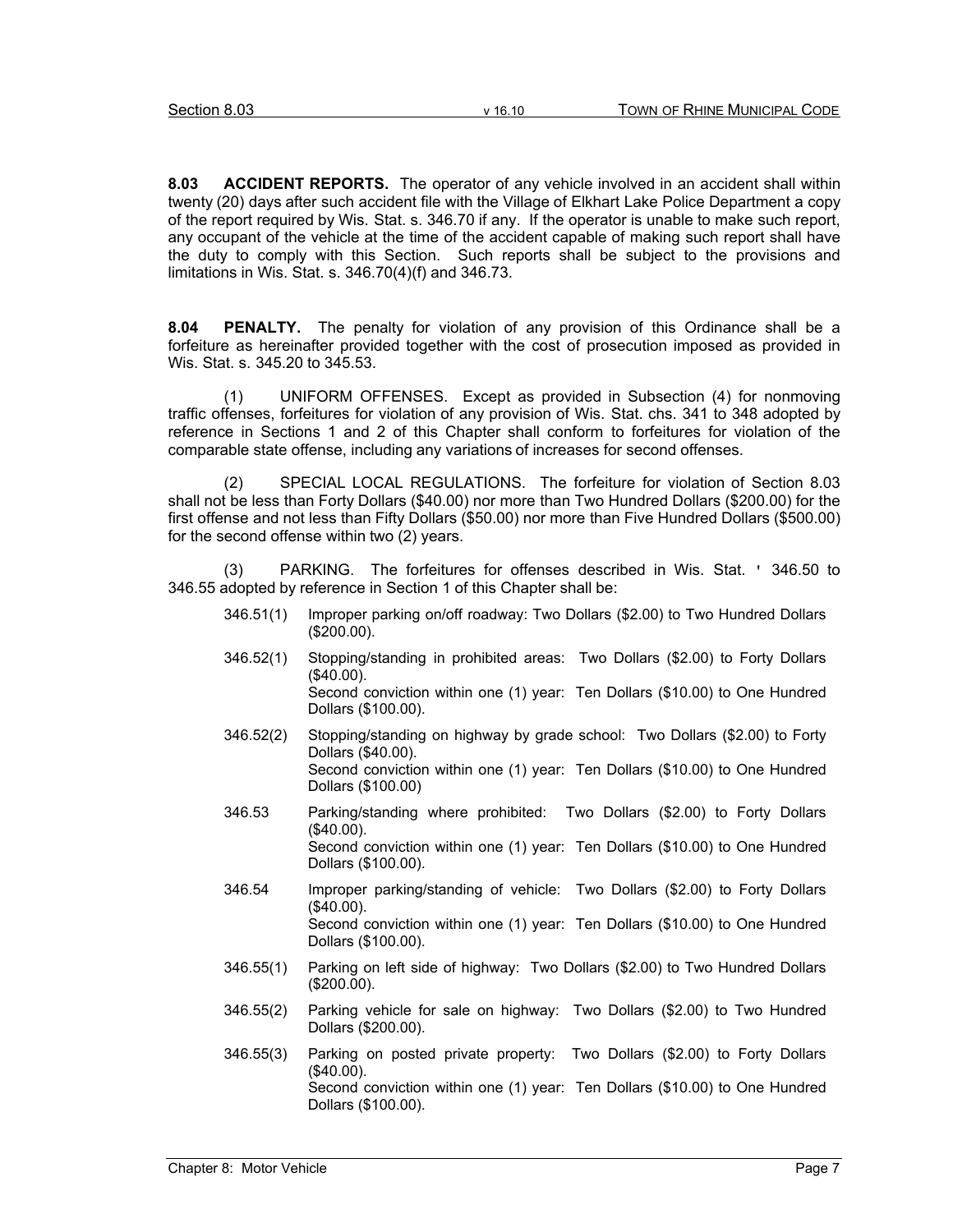#### **8.05 ENFORCEMENT**

This Chapter will be enforced in accordance with the provisions of Wis. Stat. ss. 66.12 and 345.20 to 345.53 and Wis. Stat. ch. 799.

(1) UNIFORM CITATION. The uniform traffic citation promulgated under Wis. Stat. s. 346.11 shall be used for all moving traffic violations under this Chapter.

(2) PARKING CITATIONS. Citations for all nonmoving traffic violations under this Chapter shall conform to Wis. Stat. s. 345.28 and shall permit direct mail payment of the applicable minimum forfeiture to the Village of Elkhart Lake Police Department within five (5) days of the issuance of the citation in lieu of Court appearance. The issuing officer shall specify thereon the amount of the applicable forfeiture as provided in this Chapter.

NOTICE OF DEMERIT POINTS AND RECEIPT. Every officer accepting a forfeited penalty or money deposit under this Chapter shall receipt therefrom in triplicate as provided in Wis. Stat. s. 345.26(3)(b). Every officer accepting a stipulation under the provisions of this Ordinance shall comply with the provisions of Wis. Stat. ss. 343.27, 343.28, 345.26(1)(a), and 345.27(2) and shall require the alleged violator to sign a statement of notice in substantially the form contained on the uniform traffic citation and complaint promulgated under Wis. Stat. s. 345.11.

(4) FORFEITURES IN TREASURY: OFFICER TO POST BOND, QUALITY. Any officer accepting deposits or forfeited penalties under this Chapter shall deliver them to the Town of Rhine Treasurer within twenty (20) days after receipt. Any officer authorized to accept deposits under Wis. Stat. s. 345.26 or this Chapter shall qualify by taking the oath prescribed by Wis. Stat. s. 19.01 and filing an official bond in the sum of One Thousand Dollars (\$1,000.00) as described by s. 19.01.

### **8.06 REFERENCES TO STATUTES**

References to specific statutory sections wherever used in this Chapter shall mean the Wisconsin Statutes of 1989 to 1990 as amended from time to time.

#### **8.07 SEVERABILITY**

The provisions of this Chapter shall be deemed severable and it is expressly declared that the Town Board would have passed the other provisions of this Chapter irrespective of whether or not one or more provision may be declared invalid and if any provision of this Chapter or the application thereof to any person or circumstance is held invalid, the remainder of the Chapter and the application of such provision(s) to the other person or circumstance(s) shall not be affected thereby.

## **8.08 PARKING RESTRICTED**

No person shall park or leave standing any vehicle at any time upon any Town road within the Town of Rhine where there shall have been erected official signs of a type approved by the Wisconsin Department of Transportation giving notice to the public that parking is prohibited at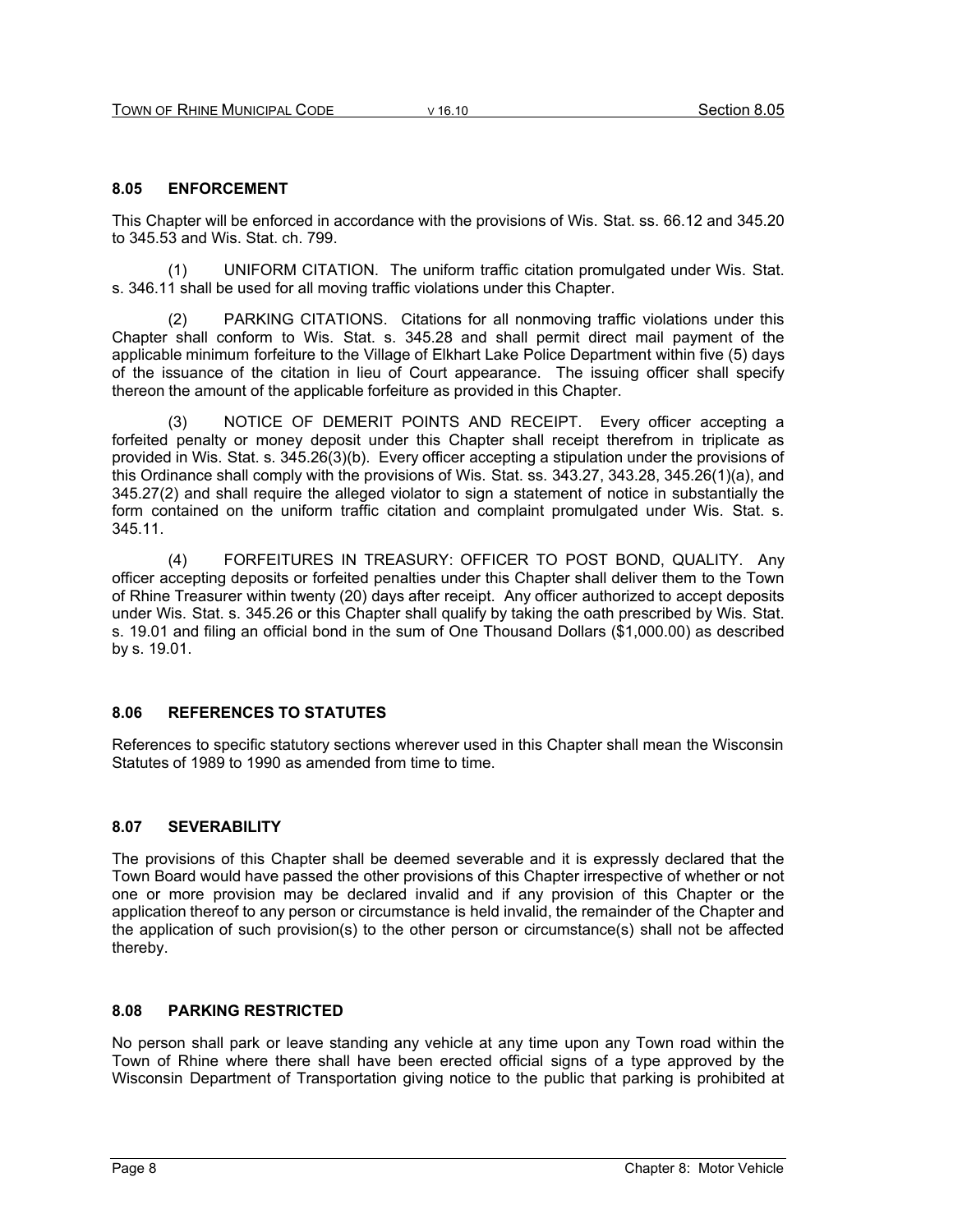such location. No person who shall violate any provision of this Ordinance shall forfeit not less than Twenty Dollars (\$20.00) plus the costs of prosecution for each offense.